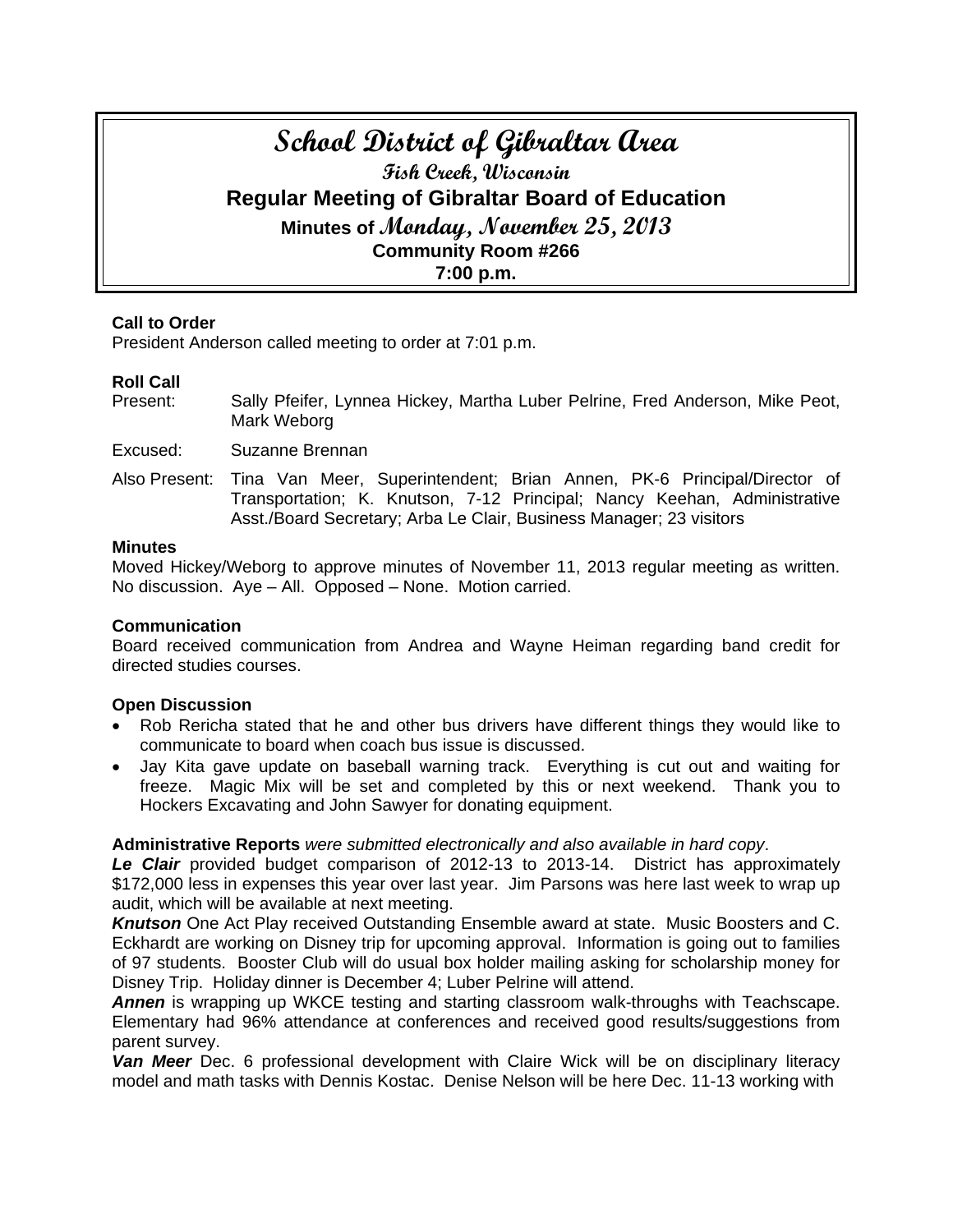## **Regular Meeting of Gibraltar Board of Education Minutes of November 25, 2013 Page 2**

social-emotional groups, powerful learning with new teachers, and workshop with veteran teachers.

## **Hear First Reading of Proposed Amendment to Policy 9.20 – Dropping Classes**

Student Learning and Instruction Committee discussed proposed amendment to policy 9.20. Viking Visits, summer registration days, and online course selection process make scheduling more transparent and provides students opportunities to understand course options. Ten-day add/drop window will be shortened to three days. Language was also modified. Second reading will be December 9, 2013.

## **Approve Project Development Agreement with Johnson Controls for the Purpose of Infrastructure and Sustainability Improvements**

Steve Schonert from Johnson Controls presented information on infrastructure and sustainability improvements. Request for Qualifications was sent out to four companies. Committee recommends Johnson Controls. In competitive bid process, every effort will be made to use local vendors for labor; district makes final choices. Johnson Controls will meet with district on a weekly basis. Project development requires 75 days and will be presented February 24 for final approval. Schonert met with Steve Higginbotham to align district priorities. Development cost is 3-5% of project. Pending approval of PDA tonight, Johnson Controls will deliver report as required by statute outlining cost of each improvement measure and associated cost savings. It's 3-4 weeks from contract signature to mobilization, then detailed timeline plan will be outlined. Board can discuss plan on an item-by-item basis. Johnson Controls will have recommended package with alternatives. State statute allows bonding to go out 20 years and capture savings for life of building.

Moved Weborg/Pfeifer to approve project development agreement with Johnson Controls for the purpose of infrastructure and sustainability improvements. Aye – All. Opposed – None. Motion carried.

## **Approve Coach Bus Rentals for Extracurricular Activities for the 2013-14 School Year**

Van Meer contacted Babler Bus Service to provide bid for coach bussing based on extracurricular trips for 2012-13 school year. Babler then provided updated quote of trips from this point in the school year forward. Extracurricular committee met this evening and developed revised criteria for consideration of a coach bus:

- 1. Trips should occur between Mondays and Thursdays.
- 2. Students will be returning to campus after 10:00 p.m.
- 3. Seat time on bus for students will be over 3.5 hours (about 100 miles, i.e. Oconto) for total trip.
- 4. Special consideration will be given for length of day and season in which event occurs. Administration will have discretion to make final decision.

Knutson and Van Meer will apply revised criteria to each individual trip to determine which trips would qualify. Going forward for remainder of this year, district would need to make commitment to Babler on coach bus trips to secure a package price. Knutson and Van Meer will determine which trips qualify by next meeting. Rob Rericha will be consulted for input.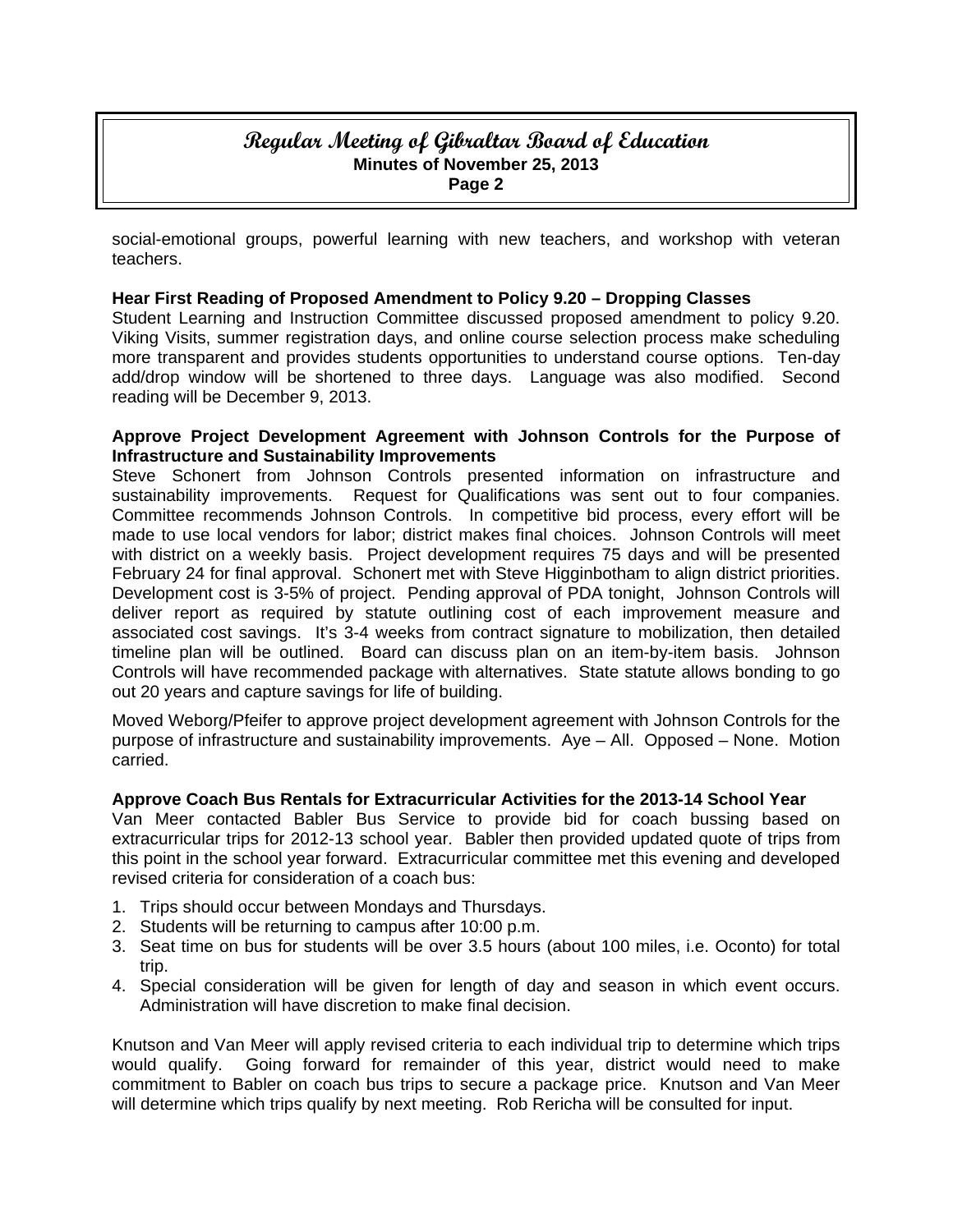## **Regular Meeting of Gibraltar Board of Education Minutes of November 25, 2013 Page 3**

Rob Rericha addressed board with hopes that commitment made to Babler would be equal to commitment made to our drivers to be fair and equitable.

Dick Burress stated that community has supported override referenda to fund school and leave benefits in place. Substitute drivers need to drive routes on a regular basis in order to maintain familiarity with routes. If coach buses are used for extra trips, there would be less need for subs. Partial funding of coach buses by Booster Club would be terrible precedent. Arriving in a coach bus would perpetuate and flaunt a stigma that we have at Gibraltar, which would not be good to project to our voters or legislators.

Richard Kjell addressed board with primary concern of safety of students. Yellow school buses have better visibility and high construction standards. Coach buses are not held to same standards. Safest way to transport students is in a yellow school bus.

Timm Kunstman stated that substitute bus driving is hardest job we have here and asked board to keep jobs in-house. Gibraltar drivers have a personal touch with students, keep buses safe, and stay in touch with parents. Homework isn't being done on long trips during the week.

Jay Kita stated baseball team doesn't need coach bus as most travel is during daytime. Basketball teams travel long distances during the week; students return late and have homework to finish. Babler Bus Service is a Door County business. Non-conference teams from long distances travel to Gibraltar in coach buses; board should look into this proactively.

Dale Krolick stated that whether a team stops to eat or not should be included in criteria.

Moved Peot/Pfeifer to approve revised coach bus criteria for purposes of formulating an accurate list of coach bus trips for remainder of 2013-14 school year for all extracurricular activities for the purposes of analysis only. Aye – all. Opposed – None. Motion carried.

## **Secondary Program of Studies**

Board received revised draft of 2014-15 Secondary Program of Studies including amendments for GLO, Foreign Exchange Students, Alternative Programming, Art 6, Robotics, Foreign Language, Mathematics Algebra I, Intermediate Ban, and Astronomy. Social Studies reflects elective courses in Humanities, Psychology, and Sociology. Student Learning Committee will continue to discuss possible revisions to graduation requirements.

Moved Hickey/Luber Pelrine to approve 2014-15 Secondary Program of Studies as outlined by Dr. Knutson so they may move forward. Discussion: How much opportunity is there for Humanities and Psychology courses based on our Social Studies graduation requirement? That is why it's important for Student Learning Committee to continue discussion on graduation requirements. Aye – All. Opposed – None. Motion carried.

## **Payment of Bills**

Moved Weborg/Hickey to approve payment of bills totaling \$61,994.94 as presented. No discussion. Aye – All. Opposed – None. Motion carried.